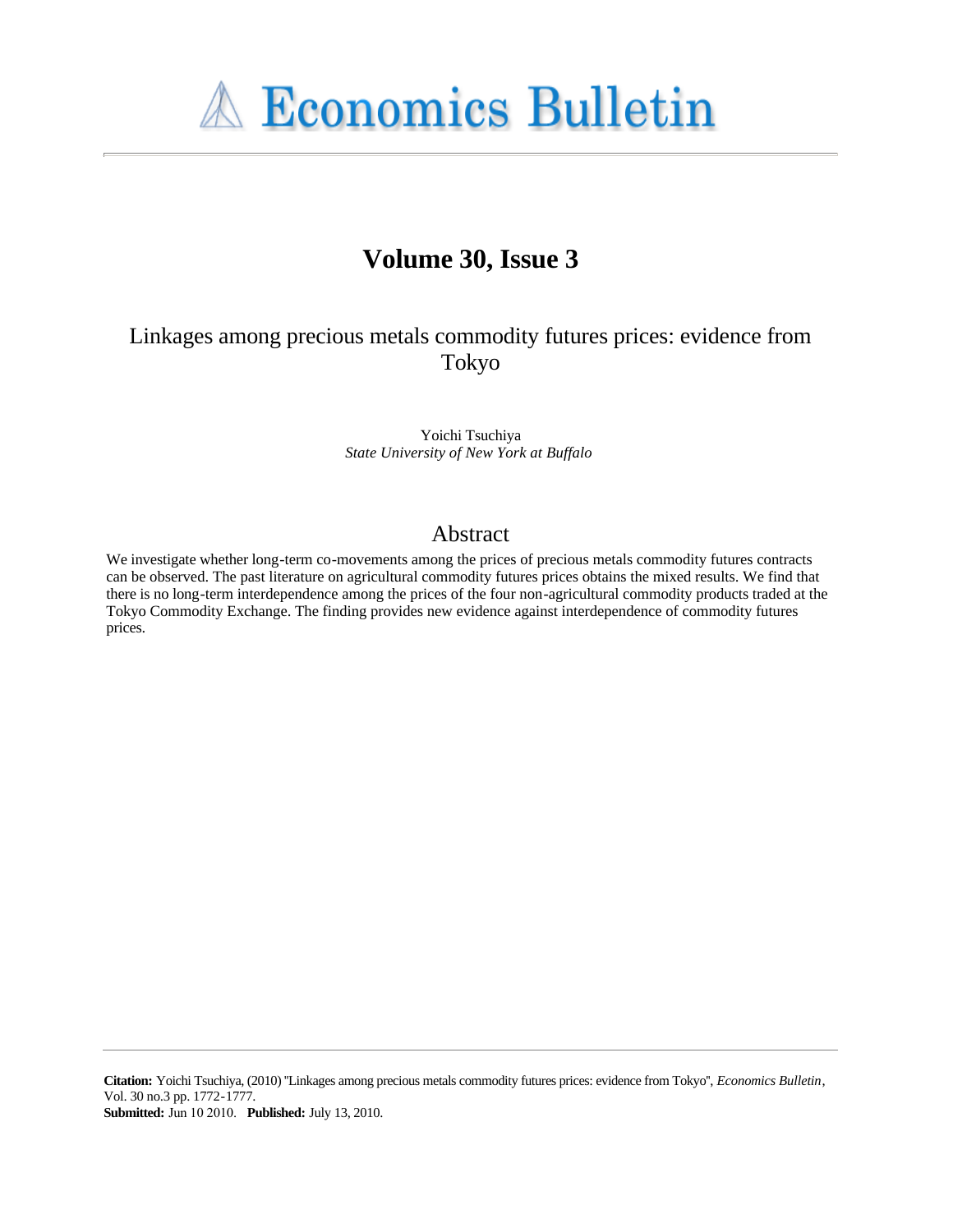#### 1. Introduction

Pindyck and Rotemberg (1990) demonstrate that the prices of several commodities such as wheat, cotton, copper, gold, crude oil, lumber and cocoa are likely to move together. They suggest that the co-movement of the commodity prices is caused in part by herd behavior of traders in the financial markets. The phenomenon is called the excess co-movement hypothesis (ECMH).

Malliaris and Urrutia (1996) examine the notion that the futures prices of six agricultural commodities traded at the Chicago Board of Trade (CBOT) move independently to attest the ECMH. The six agricultural commodities are corn, wheat, oats, soybean, soybean meal and soybean oil and the sample period is from January 1981 to October 1991. Their hypothesis is rejected and the empirical results show a long-term relationship among the six commodity futures contracts, which is consistent with the ECMH. On the other hand, Booth and Ciner (2001) find that the prices of the four agricultural commodities traded at the Tokyo Grain Exchange (TGE) move independently. The data starts from July 1993 to March 1998. Bhar and Hamori (2006) also analyze the interdependence of the futures prices of the four commodities traded at the TGE using a more recent data set, which cover the period from August 1994 to December 2003. Their finding indicates that the prices of the agricultural products move independently for the total sample period. It is also implied with the use of sub-samples that there is price co-movement among the four products from 2000 to 2003, while there is no price comovements in 1990s. Dawson and White (2002) show that there is no interdependence among soft commodities such as barley, cocoa, coffee, sugar, and wheat at the London International Financial Futures Exchange (LIFFE).

The purpose of this paper is to investigate whether or not prices of non-agricultural commodities move independently in the long run using Johansen's cointegration analysis as the previous works. Although linkages among the agricultural commodity futures prices have been examined since the finding of Pindyck and Rotemberg (1990), not much attention has been paid to non-agricultural commodity futures prices. In particular, we use the price indexes for four precious metals commodity futures contracts traded at the Tokyo Commodity Exchange (TOCOM).

As a result, we find that the prices of the four precious metals futures contracts move independently. It also suggests that there is no long-term relationship among the four futures contracts.

The rest of the paper is organized as follows. Section 2 describes our data. Section 3 presents the empirical results with brief explanation of statistical method. Section 4 summarizes our findings.

#### 2. Data

We use the Nikkei-TOCOM Sub Commodity Indexes<sup>1</sup> for four precious metals futures contracts traded at the TOCOM: gold, palladium, platinum and silver. Each commodity listed at the TOCOM has its Sub Index. Each Sub Index is the figure of the fluctuation rates of the daily settlement prices in the core contract-month (fifth or sixth contract-month<sup>2</sup>), from base date (May 31, 2002, on which the Index price is set at 100) to the applicable date. The sample period covers the end of May 2002 to the end of

<sup>&</sup>lt;sup>1</sup>The Nikkei-TOCOM Commodity Index is the aggregated figure of all the Sub Index, multiplied by a weight percentage for each component.

 $2$ This is because those contract-month are the most active. Unlike the Japanese futures contracts, the nearest contracts are usually the most active in the US futures contracts.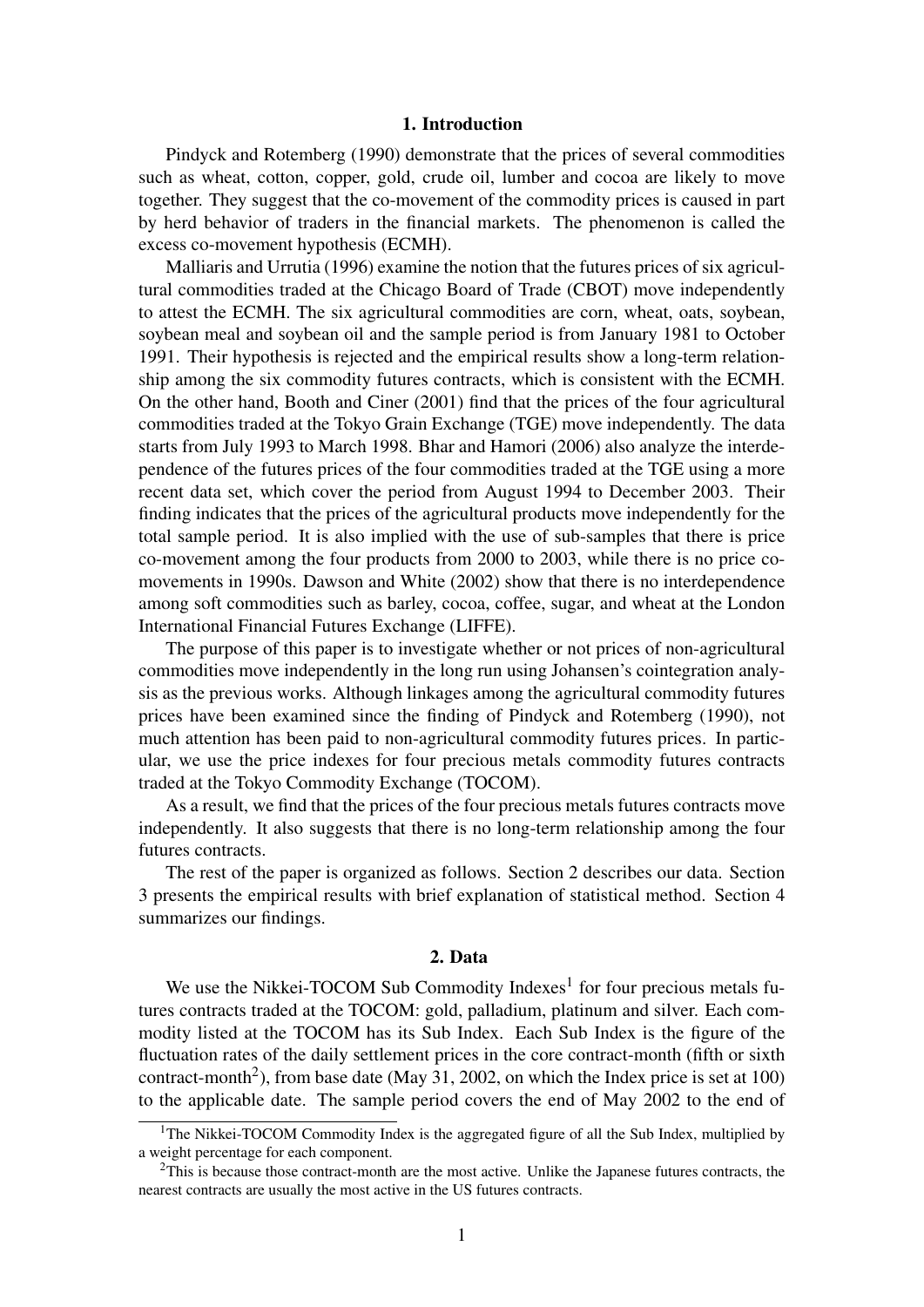May 2010. The data comprise a total of 1958 observations for each contract with no observations missing.

#### 3. Results

First, we test stationarity for the level and first difference of the natural logarithm of the precious metals futures prices. We use two tests to see the robustness of the result: the augmented Dickey-Fuller (ADF) unit root tests and the Kwiatkowski-Phillips-Schmidt-Shin (KPSS) unit root tests. Then, we test cointegration for long-term interdependence among the prices of the four non-agricultural commodity products.

#### 3.1 Unit root test

Table 1 shows the results of the ADF tests for the level and first difference of the natural logarithm of the precious metals futures prices. The ADF test<sup>3</sup> tests the null hypothesis that a variable contains a unit root against the alternative that a variable contains no unit root. We employ three specifications for the test: the auxiliary regression includes a constant and time trend (I); auxiliary regression includes a constant (II); auxiliary regression includes none (III). For the price level, the ADF tests indicate that the futures price contains a unit root in every case. For the first difference of price, the tests indicate that there is no unit root in all cases.

Table 2 shows the results of the KPSS tests for the level and first difference of the natural logarithm of the precious metals futures prices. Unlike the ADF test, the KPSS test<sup>4</sup> tests the null hypothesis that a variable contains no unit root against the alternative that a variable contains a unit root. We employ two specifications for the test: the auxiliary regression includes a constant and time trend (I); auxiliary regression includes a constant (II). For the price level, the KPSS tests indicate that the futures price contains a unit root in every case. For the first difference of price, the tests indicate that there is no unit root in all cases.

We obtain consistent results from the ADF and KPSS tests. Therefore, it leads to the conclusion that the prices of the four precious metals futures contracts are integrated of order one,  $I(1)$ . This validates our cointegration analysis discussed below.

#### 3.2 Cointegration test

We use Johansen's full information maximum likelihood cointegration analysis to test for long-run co-movements. Johansen (1991) develops two likelihood ratios to test for the number of cointegration vectors in an unrestricted vector autoregression (VAR) model: the maximum eigenvalue test and the trace test. The former tests the null hypothesis of *r* cointegrating vectors against the alternative hypothesis of  $r + 1$  cointegrating vectors. The latter tests the null hypothesis of *r* cointegrating vectors at most against the alternative hypothesis of more than *r* vectors. Neither test has a standard asymptotic distribution, however, Monte Carlo simulations based critical values exist. The critical values are obtained from Osterwald-Lenum (1992).

To see the robustness of our findings, we employ the lag intervals for 1 to 2, and three specifications of the deterministic trends since the results of a cointegration test depend on the two factors. The specifications are as follows: the cointegrating equations have no intercepts and the level data have no deterministic trends (I); the cointegrating

<sup>3</sup>See Dickey and Fuller (1979).

<sup>4</sup>See Kwiatkowski *et al.* (1992).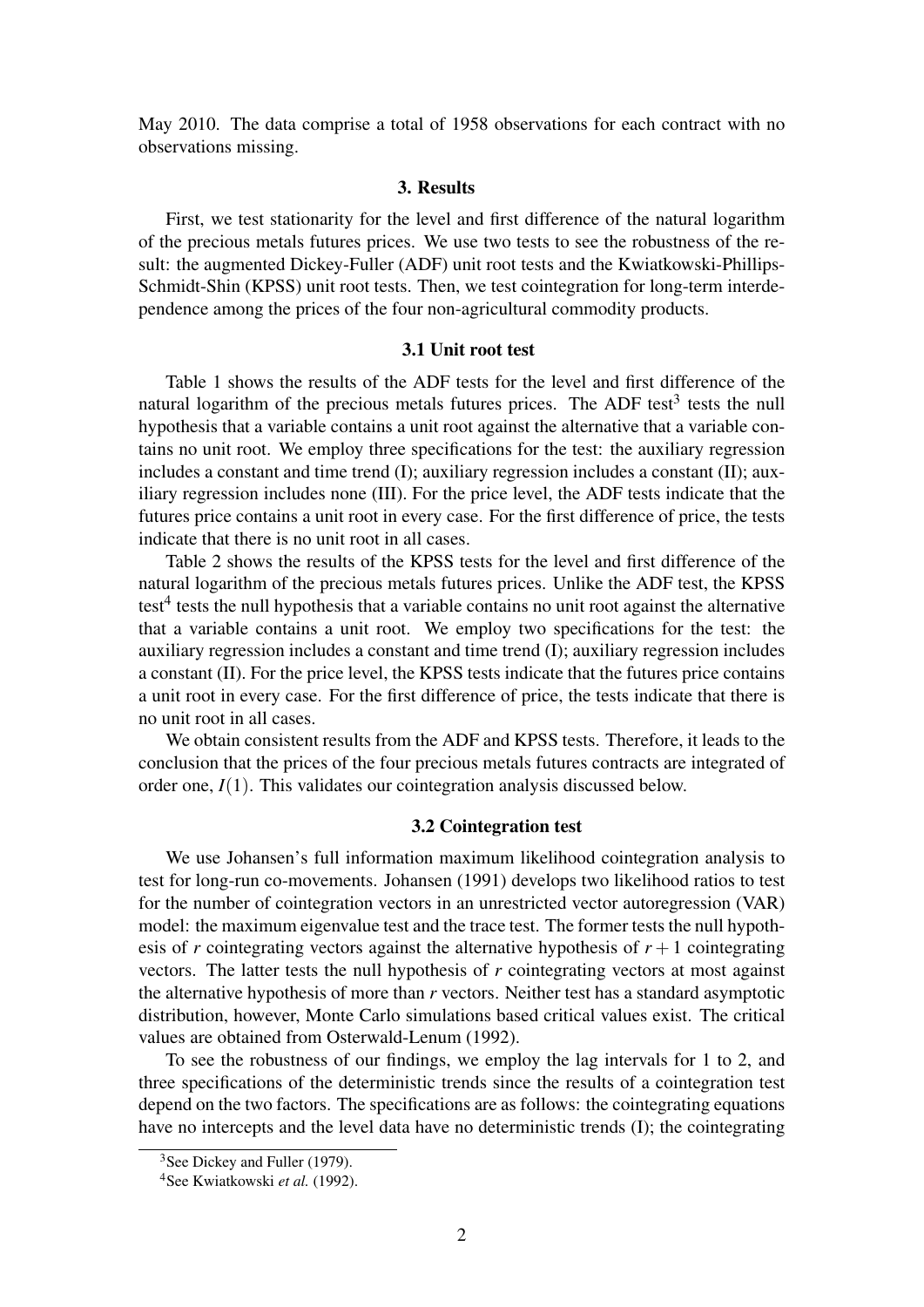equations have intercepts but the level data have no deterministic trends (II); both the cointegrating equations and the level data have linear trends (III).

The results are reported in Table 3 and indicate no cointegration among the time series of precious metals futures prices. This implies that the prices of the four precious metals products move independently and there is no evidence of herding behavior among the traders at the TOCOM. The results are robust to the selection of the deterministic trend and lag structure specification. Our finding is consistent with Bhar and Hamori (2006), Booth and Ciner (2001) and Dawson and White (2002), but differs from Malliaris and Urrutia (1996).

#### 4. Conclusion

We examine long-term price relationships among four precious metals commodity futures contracts traded at the TOCOM using Johansen's cointegration analysis. In conclusion, cointegration tests indicate that the prices of the four commodity futures do not move together in the long-run. Our result is consistent with the findings of Bhar and Hamori (2006), Booth and Ciner (2001) and Dawson and White (2002), but in contrast to Malliaris and Urrutia (1996).

# References

- Bhar, R. and Hamori, S. (2006) Linkages among agricultural commodity futures prices: Some further evidence from tokyo, *Applied Economics Letters*, 13, 535 – 539.
- Booth, G. G. and Ciner, C. (2001) Linkages among agricultural commodity futures prices: Evidence from tokyo, *Applied Economics Letters*, 8, 311 – 313.
- Dawson, P. J. and White, B. (2002) Interdependencies between agricultural commodity futures prices on the liffe, *Journal of Futures Markets*, 22, 269 – 280.
- Dickey, D. A. and Fuller, W. A. (1979) Distribution of the estimators for autoregressive time series with a unit root, *Journal of the American Statistical Association*, 74, 427– 431.
- Johansen, S. (1991) Estimation and hypothesis testing of cointegration vectors in gaussian vector autoregressive models, *Econometrica*, 59, 1551–1580.
- Kwiatkowski, D., Phillips, P. C. B., Schmidt, P. and Shin, Y. (1992) Testing the null hypothesis of stationarity against the alternative of a unit root : How sure are we that economic time series have a unit root?, *Journal of Econometrics*, 54, 159 – 178.
- Malliaris, A. G. and Urrutia, J. L. (1996) Linkages between agricultural commodity futures contracts, *Journal of Futures Markets*, 16, 595 – 609.
- Osterwald-Lenum, M. (1992) A note with quantiles of the asymptotic distribution of the maximum likelihood cointegration rank test statistics, *Oxford Bulletin of Economics and Statistics*, 54, 461 – 472.
- Pindyck, R. S. and Rotemberg, J. J. (1990) The excess co-movement of commodity prices, *The Economic Journal*, 100, 1173–1189.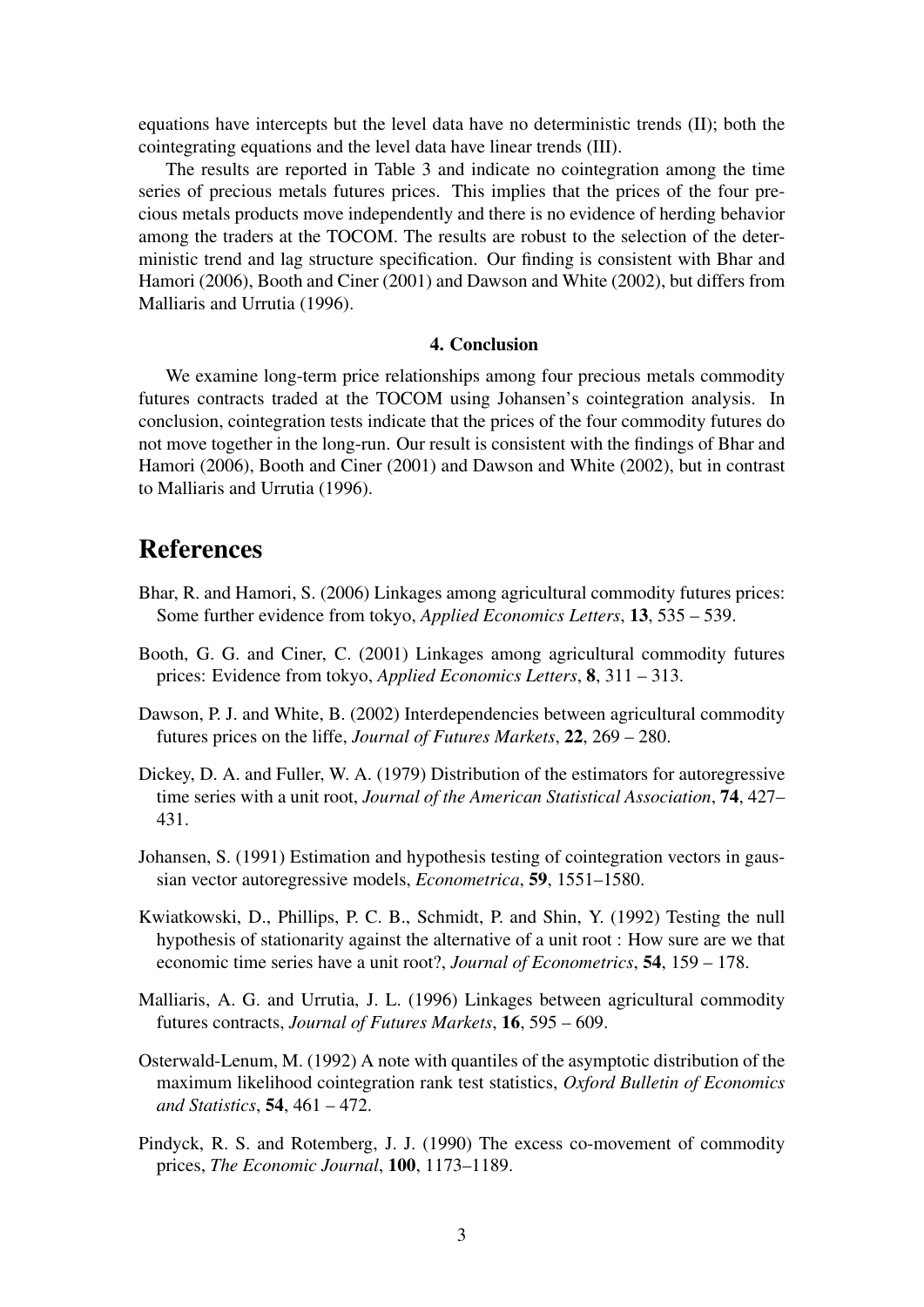| Commodity                                     | Specification | Lag length     | <b>Test statistics</b> |
|-----------------------------------------------|---------------|----------------|------------------------|
| Noble metal futres price levels               |               |                |                        |
| Gold                                          | I             | 23             | $-2.23$                |
|                                               | Ш             | 23             | $-0.68$                |
|                                               | Ш             | 23             | 2.21                   |
| Palladium                                     | I             | 1              | $-1.98$                |
|                                               | Ш             | 1              | $-1.81$                |
|                                               | Ш             | 1              | $-0.09$                |
| Platinum                                      | I             | 21             | $-2.04$                |
|                                               | Ш             | 21             | $-2.02$                |
|                                               | Ш             | 21             | 1.17                   |
| <b>Silver</b>                                 | I             | $\overline{2}$ | $-2.20$                |
|                                               | $\mathbf{II}$ | 10             | $-1.10$                |
|                                               | Ш             | 10             | 1.18                   |
| First difference of noble metal futres prices |               |                |                        |
| Gold                                          | I             | 22             | $-10.62*$              |
|                                               | $\mathbf{II}$ | 22             | $-10.63*$              |
|                                               | III           | 22             | $-10.37*$              |
| Palladium                                     | I             | 1              | $-30.00*$              |
|                                               | Ш             | 1              | $-30.00*$              |
|                                               | Ш             | 1              | $-30.01*$              |
| Platinum                                      | I             | 20             | $-9.40*$               |
|                                               | Ш             | 20             | $-9.38*$               |
|                                               | III           | 20             | $-9.26*$               |
| <b>Silver</b>                                 | I             | 9              | $-14.67*$              |
|                                               | Ш             | 9              | $-14.67*$              |
|                                               | III           | 9              | $-14.61*$              |

### Table 1: Augmented Dickey-Fuller test

Note: The auxiliary regression includes a constant and time trend (I), a constant (II), and<br>none (III). Lag length is chosen using AIC with maximum lag being 30. \* indicates that<br>the null hypothesis can be rejcted at the

| Commodity                                          | Specification | <b>Test statistics</b> |  |
|----------------------------------------------------|---------------|------------------------|--|
| Precious metals futures price levels               |               |                        |  |
| Gold                                               | ı             | $1.33*$                |  |
|                                                    | Ш             | $20.65*$               |  |
| Palladium                                          |               | $1.41*$                |  |
|                                                    | Ш             | $2.10*$                |  |
| Platinum                                           |               | $2.77*$                |  |
|                                                    | Ш             | $15.00*$               |  |
| <b>Silver</b>                                      |               | $2.82*$                |  |
|                                                    | Ш             | $18.16*$               |  |
| First difference of precious metals futures prices |               |                        |  |
| Gold                                               | I             | 0.043                  |  |
|                                                    | Ш             | 0.048                  |  |
| Palladium                                          |               | 0.096                  |  |
|                                                    | Ш             | 0.154                  |  |
| Platinum                                           |               | 0.056                  |  |
|                                                    | Ш             | 0.126                  |  |
| <b>Silver</b>                                      |               | 0.061                  |  |
|                                                    | н             | 0.063                  |  |

Table 2: KPSS test

Note: The auxiliary regression includes a constant and time trend (I) and a<br>constant (II). \* indicates that the null hypothesis can be rejected at the 5% significance level.